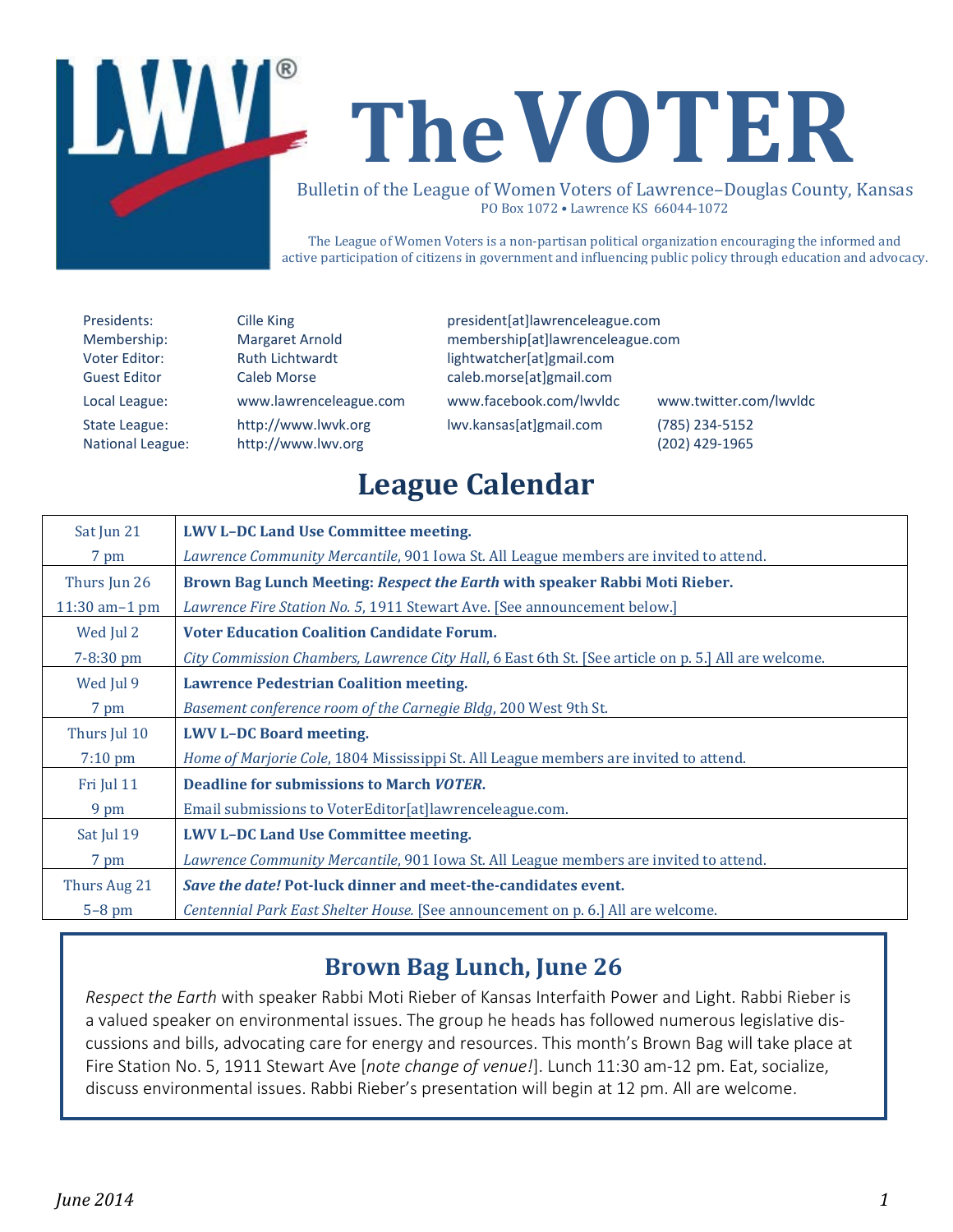### **Message from President Cille King**

One of the more enlightening but troubling presentations at the LWV National Convention in Dallas (June 6–10, 2014) was by Rice University Professor, Stephen Murdock. Dr. Murdock's talk, titled "Demographic Trends for the Country – Population Change in the United States and Texas: Implications for Education and Socioeconomic Development," showed that the United States has an aging white population and the minority (primarily Latino) population is the only group which is growing. About a quarter of Latinos and African-Americans live in poverty, and the only way out of poverty is a good education. However, middle class Americans are losing ground and the

number of students with financial need unmet by household resources enrolled in colleges and universities is growing and is projected to grow from 1% between now and 2020, and to 18.4% by 2060.

When we consider the recent deep cuts in Kansas to K– 12 and higher education; the increasing numbers who are living in poverty in Kansas; the failure to expand Medicaid to provide health care to our state's most vulnerable citizens; and our new tax policies which reward the wealthy while increasing taxes on lower incomes, it's obvious we need to change direction. In order to have a healthy, prosperous Kansas, we need to educate all of us, so that we have the skills to provide for ourselves and our families.



LWVUS President Elisabeth MacNamara at the podium, LWV National Convention, June 6–10, in Dallas.

#### \_\_\_\_\_\_\_\_\_\_\_\_\_\_\_\_\_\_\_\_\_\_\_\_\_\_\_\_\_\_\_\_\_\_\_\_\_\_\_\_\_\_\_\_\_\_\_\_\_\_\_\_\_\_\_\_\_\_\_\_\_\_\_\_\_\_\_\_\_\_\_\_\_\_\_\_\_\_\_\_\_\_\_\_\_\_\_\_\_\_\_\_\_\_\_\_\_\_\_\_\_\_\_\_\_\_\_\_\_\_\_\_\_\_\_\_\_\_\_\_\_\_\_\_\_\_\_\_\_\_\_\_\_\_\_\_\_\_\_\_\_\_\_\_\_\_\_\_\_\_\_\_\_\_\_\_\_\_\_\_\_\_\_\_\_\_\_\_\_\_\_\_\_\_\_\_\_\_\_\_\_\_\_\_\_\_\_\_\_\_\_\_\_\_\_\_\_\_\_\_\_\_\_\_\_\_\_\_\_\_\_\_\_ **Stucky Committee report**

The Mable Stucky Memorial Scholarship was established in 1981 and honors a League of Women Voters member who was a strong advocate of good government and education. She believed in educating youth so that they would become "active informed citizens and leaders for the creation of good government." A one thousand dollar scholarship (\$1000) is awarded to a Lawrence student who meets qualifications and demonstrates an interest and vision of self as a participant in government.

A special thank you to the committee that evaluated the scholarship applications this year. Members of the committee were Sharon Brown, Carladyne Conyers, Ellen Paulsen, and Marlene Merrill.

The awardee this is year is Alexander Houston. Alex will graduate from Free State High School in May. Alex impressed the committee with his strong academic skills and varied community and school interests. He has been active in debate, Model UN and the Quidditch team at Free State High School. He has earned his Eagle Scout

### **Welcome New Members**

Please welcome Katherine Morse, who joins League together with husband Caleb. In addition, please greet Ann Blackhurst. She is interested in voter registration in addition to her present work with Small World. Another new member and volunteer phone person is Maria Elena Duran. She will "help in any way I can."

designation. He participated in the United States Youth Leadership Forum on National Security and Diplomacy in Washington DC. He has demonstrated leadership skills in and has shown a strong interest in learning. He plans to study in college international relations and political science. Alex sees the importance of participatory democracy and the value of critical thinking skills to assist citizens in evaluating the political issues.

—*Marlene Merrill*, Stucky Committee chair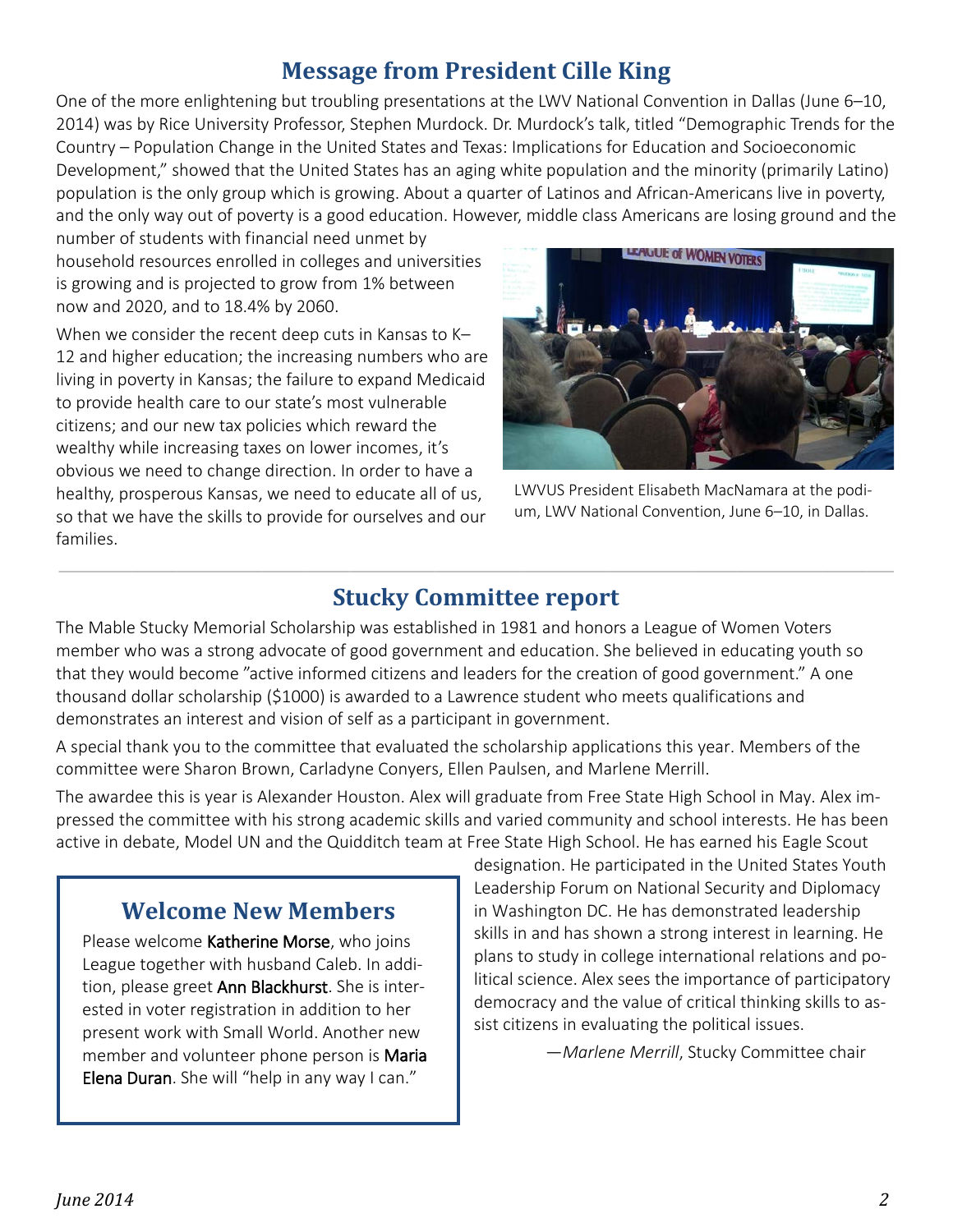### **Clarification: Voting in Kansas**

Those who filled out an application for new Kansas voter registration, but failed to provide proof of citizenship (birth certificate, passport, naturalization documentation, tribal card, etc.), will have until the day before the election to provide that documentation in order to be able to vote. That deadline is Monday, August 4, for the primary (August 5), and Monday, November 3, for the general election (November 4).

Those who filled out a Federal application for voter registration, but failed to provide proof of citizenship, will be able to fill out a provisional ballot, and only the Federal votes will be counted. In this fall's election, that is for US Senator and US Representative. Fewer than 100 Kansas voters have used the Federal form.

About 18,600 Kansans have their registrations in suspense, pending documentation of citizenship. If you want to check your registration in Douglas Co, go to: [http://www.douglascountyelections.com.](http://www.douglascountyelections.com/) Under Voter Portal, click on Already Registered Voters, enter your first and last names and your birthday. If you are registered, the site will show your polling place, elected representatives, and other information. —*Cille King*



LWV L–DC members registered young voters at Eudora High School earlier this spring. From left, LWV volunteers Debra Duncan, Carol Klinknett, and Marjorie Cole, and students Alyce Surrette and Logan Jackson.

### **League Voter Registration Events**

\_\_\_\_\_\_\_\_\_\_\_\_\_\_\_\_\_\_\_\_\_\_\_\_\_\_\_\_\_\_\_\_\_\_\_\_\_\_\_\_\_\_\_\_\_\_\_\_\_\_\_\_\_\_\_\_\_\_\_\_\_\_\_\_\_\_\_\_\_\_\_\_\_\_\_\_\_\_\_\_\_\_\_\_\_\_\_\_\_\_\_\_\_\_\_\_\_\_\_\_\_\_\_\_\_\_\_\_\_\_\_\_\_\_\_\_\_\_\_\_\_\_\_\_\_\_\_\_\_\_\_\_\_\_\_\_\_\_\_\_\_\_\_\_\_\_\_\_\_\_\_\_\_\_\_\_\_\_\_\_\_\_\_\_\_\_\_\_\_\_\_\_\_\_\_\_\_\_\_\_\_\_\_\_\_\_\_\_\_\_\_\_\_\_\_\_\_\_\_\_\_\_\_\_\_\_\_\_\_\_\_\_\_

The League set up a registration and information table at the Lawrence Farmers' Market, 834 New Hampshire St, on Tuesdays, June 10 and 17, and Saturdays, June 14 and 21. We hope to continue at the Farmers' Market



League members Janice Friedman and Melissa Wick help a new Kansas voter on Saturday, June 14, at the Lawrence Farmers Market.

and will try to put dates on Lawrence *Journal-World* datebook and our website. We also plan to set up a registration table at the following events:

- Friday, July 4, 4–8 pm, Watson Park Independence Day celebration
- Thursday, July 17, 7 am–7 pm, Lawrence sidewalk sale
- Lawrence Busker Fest, date and time TBA
- Lawrence Public Library, dates and times TBA

We need your help! Please contact Cille King at [cilleking\[at\]gmail.com](mailto:cilleking@gmail.com) or 785.766.6992 if you would like to volunteer to help with registration drives.

### **League Members Speak Out**

\_\_\_\_\_\_\_\_\_\_\_\_\_\_\_\_\_\_\_\_\_\_\_\_\_\_\_\_\_\_\_\_\_\_\_\_\_\_\_\_\_\_\_\_\_\_\_\_\_\_\_\_\_\_\_\_\_\_\_\_\_\_\_\_\_\_\_\_\_\_\_\_\_\_\_\_\_\_\_\_\_\_\_\_\_\_\_\_\_\_\_\_\_\_\_\_\_\_\_\_\_\_\_\_\_\_\_\_\_\_\_\_\_\_\_\_\_\_\_\_\_\_\_\_\_\_\_\_\_\_\_\_\_\_\_\_\_\_\_\_\_\_\_\_\_\_\_\_\_\_\_\_\_\_\_\_\_\_\_\_\_\_\_\_\_\_\_\_\_\_\_\_\_\_\_\_\_\_\_\_\_\_\_\_\_\_\_\_\_\_\_\_\_\_\_\_\_\_\_\_\_\_\_\_\_\_\_\_\_\_\_\_\_

Opinions from League members this month in the Lawrence *Journal-World* include: David Burress, Letter to the Editor: *Bikes, Sidewalks* (appeared May 22), Cille King, Letter to the Editor: *New Voters* (appeared May 24), Forrest and Donna Swall, Letter to the Editor: *Student Debt* (appeared June 14). *—Marjorie Cole*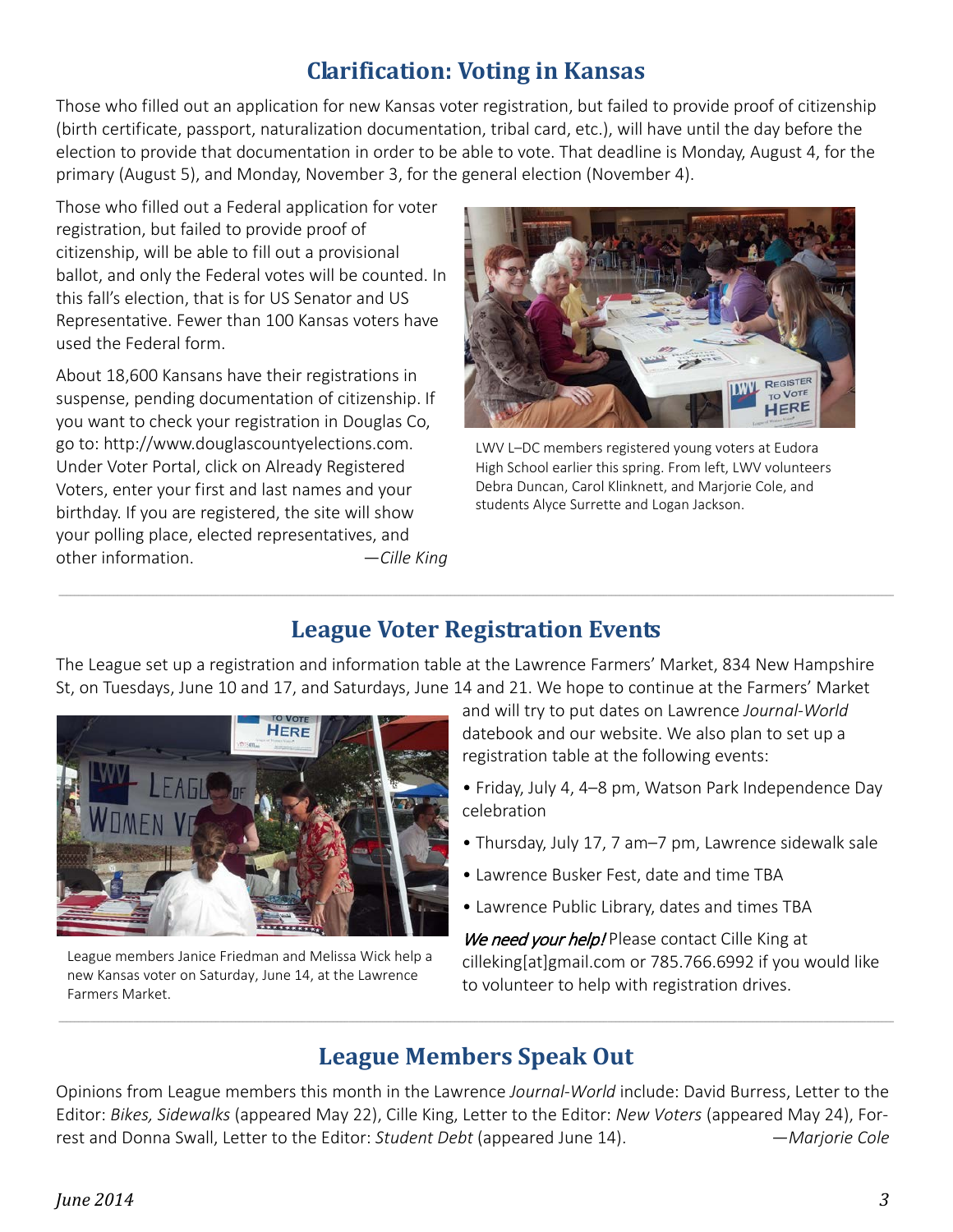### **In Memory of Mary Davidson**

Longtime League Member and former board member Mary Davidson died May 26, 2014. She was a supporter and activist on equal rights for women; simple equality on racial, gender, sexual equality and religious preference in Lawrence; public transportation in Lawrence; separation of church and state; open and accessible government; and individual liberty. She served as president of the American Civil Liberties Union, and was a delegate to the Democratic Party Convention in 2000. She was awarded the Helen Fluker Open and Accessible Government award in 2005 and her work, not only with the LWV and the ACLU, but with the National Organization for Women and the Lawrence Coalition for Peace and Justice, was cited.

\_\_\_\_\_\_\_\_\_\_\_\_\_\_\_\_\_\_\_\_\_\_\_\_\_\_\_\_\_\_\_\_\_\_\_\_\_\_\_\_\_\_\_\_\_\_\_\_\_\_\_\_\_\_\_\_\_\_\_\_\_\_\_\_\_\_\_\_\_\_\_\_\_\_\_\_\_\_\_\_\_\_\_\_\_\_\_\_\_\_\_\_\_\_\_\_\_\_\_\_\_\_\_\_\_\_\_\_\_\_\_\_\_\_\_\_\_\_\_\_\_\_\_\_\_\_\_\_\_\_\_\_\_\_\_\_\_\_\_\_\_\_\_\_\_\_\_\_\_\_\_\_\_\_\_\_\_\_\_\_\_\_\_\_\_\_\_\_\_\_\_\_\_\_\_\_\_\_\_\_\_\_\_\_\_\_\_\_\_\_\_\_\_\_\_\_\_\_\_\_\_\_\_\_\_\_\_\_\_\_\_\_\_

\_\_\_\_\_\_\_\_\_\_\_\_\_\_\_\_\_\_\_\_\_\_\_\_\_\_\_\_\_\_\_\_\_\_\_\_\_\_\_\_\_\_\_\_\_\_\_\_\_\_\_\_\_\_\_\_\_\_\_\_\_\_\_\_\_\_\_\_\_\_\_\_\_\_\_\_\_\_\_\_\_\_\_\_\_\_\_\_\_\_\_\_\_\_\_\_\_\_\_\_\_\_\_\_\_\_\_\_\_\_\_\_\_\_\_\_\_\_\_\_\_\_\_\_\_\_\_\_\_\_\_\_\_\_\_\_\_\_\_\_\_\_\_\_\_\_\_\_\_\_\_\_\_\_\_\_\_\_\_\_\_\_\_\_\_\_\_\_\_\_\_\_\_\_\_\_\_\_\_\_\_\_\_\_\_\_\_\_\_\_\_\_\_\_\_\_\_\_\_\_\_\_\_\_\_\_\_\_\_\_\_\_\_

A memorial service is planned for early July in Lawrence.



Shelley Bulkley (LWV Topeka-Shawnee Co), Debra Duncan (LWV L–DC ), and LWVK President Dolores Furtado getting the Kansas delegation together for the plenary session, LWV National Convention, June 6–10, in Dallas.

### **Suspended Voter Outreach**

The Douglas County Clerk's office has given us a new list of voters whose registration is in suspense. It has over 800 names, including some who need to show proof of citizenship, some who had an incomplete application and need to provide a new application, and some who only need to wait until they are 18 years old.

Members of our League plan to go to the people's homes in order to help them complete their voter registration. We have the documents required when a person's name or sex does not match their proof of citizenship (form CDU), Application for a Kansas Birth Certificate, Affidavit for a free Kansas birth Certificate, Application for an Advanced Voting Ballot, and a copy machine for copying a needed document.

### **Voter Education Coalition Candidate Forum Set for July 2nd**

The two Democrat primary candidates from KS House District 46 (Dennis 'Boog' Highberger and Abbie Hodgson) and the two Republican primary candidates from KS House District 45 (Jeremy Ryan Pierce and Tom Sloan) will participate in a candidate forum on Wednesday, July 2, from 7–8:30 pm, at Lawrence City Hall (6 East 6th St). The Democrat primary candidates for the Douglas County Commission District 1 (Mike Gaughan and Greg Robinson) seat possibly will follow.

The forum will be held in the Lawrence City Commission Chambers and filmed by Channel 6. The forum will be taped and scheduled for showing at a later date. Check lawrenceleague.com or facebook.com/vecdgks for updates.

July 15 is the last day to register to vote for the August 5 Primary. Early voting begins on July 16.



Attendees of the LWV L–DC Annual Meeting, April 19. Seated, from left: Immediate Past Co-President David Burress; new President Cille King; and featured luncheon speaker, Kansas Senator and League member marci francisco.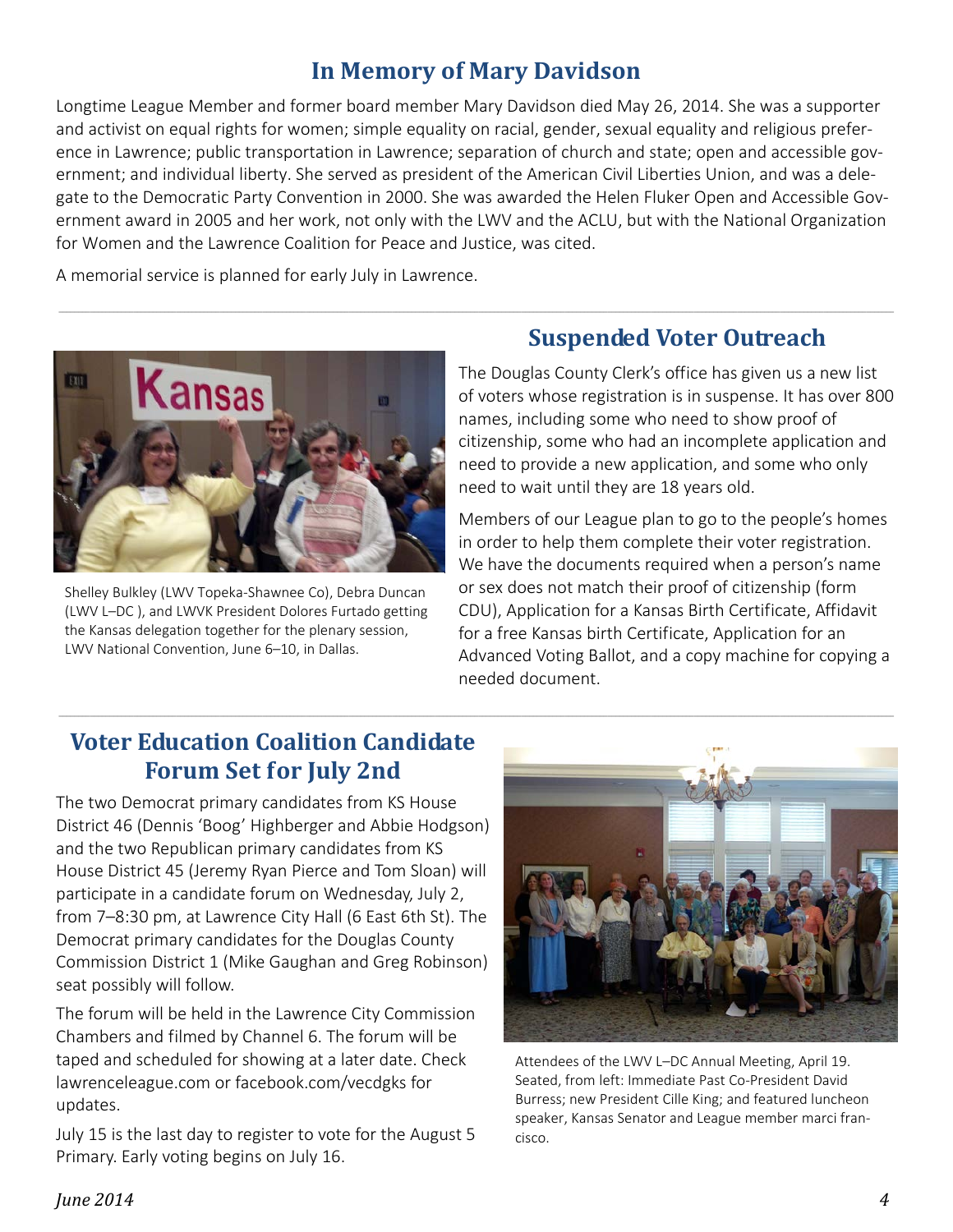### **Land Use Committee Report**

#### 17May 2014, 7 pm, Lawrence Community Mercantile, 901 Iowa St.

The Land Use Committee met on May 17 to discuss the May 19 & 21 Planning Commission (PC) Agenda Items. We sent one letter. Cille King represented the Board at these meetings. We should make the point that the actual Planning Commission public hearings are much more interesting than the Staff Reports or our reports to you. It gives one an appreciation of our volunteer planning commissioners, who are very dedicated public servants, spending hours and care on studying these planning issues.

The letter we sent was on Item No. 8: the renewal of the Special Use Permit for Runaway Pony Bed & Breakfast (B&B) at 603 Tennessee St. This item had been deferred to the May PC meeting because the initial Staff Report in April had not recognized that the zoning ordinance and the original conditions placed on the Special Use Permit (SUP) had been violated, and this critical situation was noted by the Planning Commissioners, who deferred the item when it was first presented. The original SUP, based on the Zoning Ordinance, had required the B&B to be owner occupied, had limited the number of guest bedrooms to three, and the owner, not an employee resident manager, was supposed to manage the B&B on a daily basis. In addition, messy exterior yard conditions (which were cleaned up before May) and inadequate parking for guests and potential employees had violated requirements. None of this had been noted in the original Staff Report. The planning staff had treated the item as routine, and had recommended approval.

Our letter to the PC in May pointed out that without some system (other than neighborhood complaints) for ensuring compliance with our planning laws, such as staff inspections, it is not feasible to ensure enforcement at all. Noncompliance encourages ignoring our planning laws. We suggested that simply approving renewal of the SUP provided the wrong incentive both to the applicant and to other potential zoning applicants to ignore these planning laws, and our laws in general. We suggested that renewal of the SUP should be denied and that the applicant should start over with enforceable conditions.

This time, in the current Staff Report the staff documented that some of the conditions had, indeed, been violated. This time rather than relying on verbal testimony, the staff went to published advertising and other sources indicating that there were more than three beds available for rent, among other violations. At this May PC meeting, in their report the staff gave the commission members four options from which to choose when considering the item, one of which was to deny the SUP. After a long and thorough discussion by the applicant, neighbors, interested people and staff, the Planning Commissioners recommended the approval of a new SUP for a single family owner-occupied B&B rather than any of the alternatives. A major reason was that the neighbors generally considered the B&B a benefit to the neighborhood because of the renovation and maintenance of the old historic house, but objected to its being in violation of these B&B regulations. Approval of the SUP under the new conditions was to be for five years for the B&B with the original restrictions of a limit to three paying guests, owner occupancy (with proof), all resident manager/employees prohibited, and to be formally monitored every 6 months for two years. Additional conditions would guarantee compliance including an unchangeable site plan. OUTCOME: The B&B, with conditions, was approved 7 to 2.

The other items were interesting but, to us, uncontroversial. Items No. 1a–c concerned the de-annexation and rezoning to agriculture of 87 acres of land zoned for industrial use but used as farmland, partly in the floodplain on the eastern portion of the East Hills Business Park. It had not sold and would have been very expensive to develop. Item 2 was the annexation of 54+ acres surrounding the future K-10 and Bob Billings Parkway interchange in preparation for connecting it to Bob Billings Parkway (the former 15th St). Item 3 was the Preliminary Plat for the Bert Nash Addition. This former VFW building will be used by Bert Nash and the remaining 8.5 acres of vacant land and pond will be a city-owned trail park eventually connecting to Burcham Park. Item 4 was the Conditional Use Permit for a meteorological tower in the KU Field Station northeast of North Lawrence for monitoring atmospheric and climatic conditions. (At the meeting in May, in reviewing the tower for future flight safety, found to be not a problem, an existing tower, since removed, was discovered that would have been a problem). Item 5, supported at the meeting by the neighboring residents, was a proposed conversion of the vacant Zimmerman Steel Company building on east 19th to an indoor/outdoor fitness center. Items 9a–c conerned rezoning from IL (Limited Industrial) to GPI (General Public and Institutional Use), a request for a Special Use Permit, and a Preliminary Plat for a technical school on the northeast corner of Haskell Avenue and 31st St. This is the site of the new high school level technical institution felt by many to be needed. It will be north of and adjacent to (on the same property) a training facility to practice technical skills. Students will have direct bus transportation between this location and the two high schools. *—Betty Lichtwardt*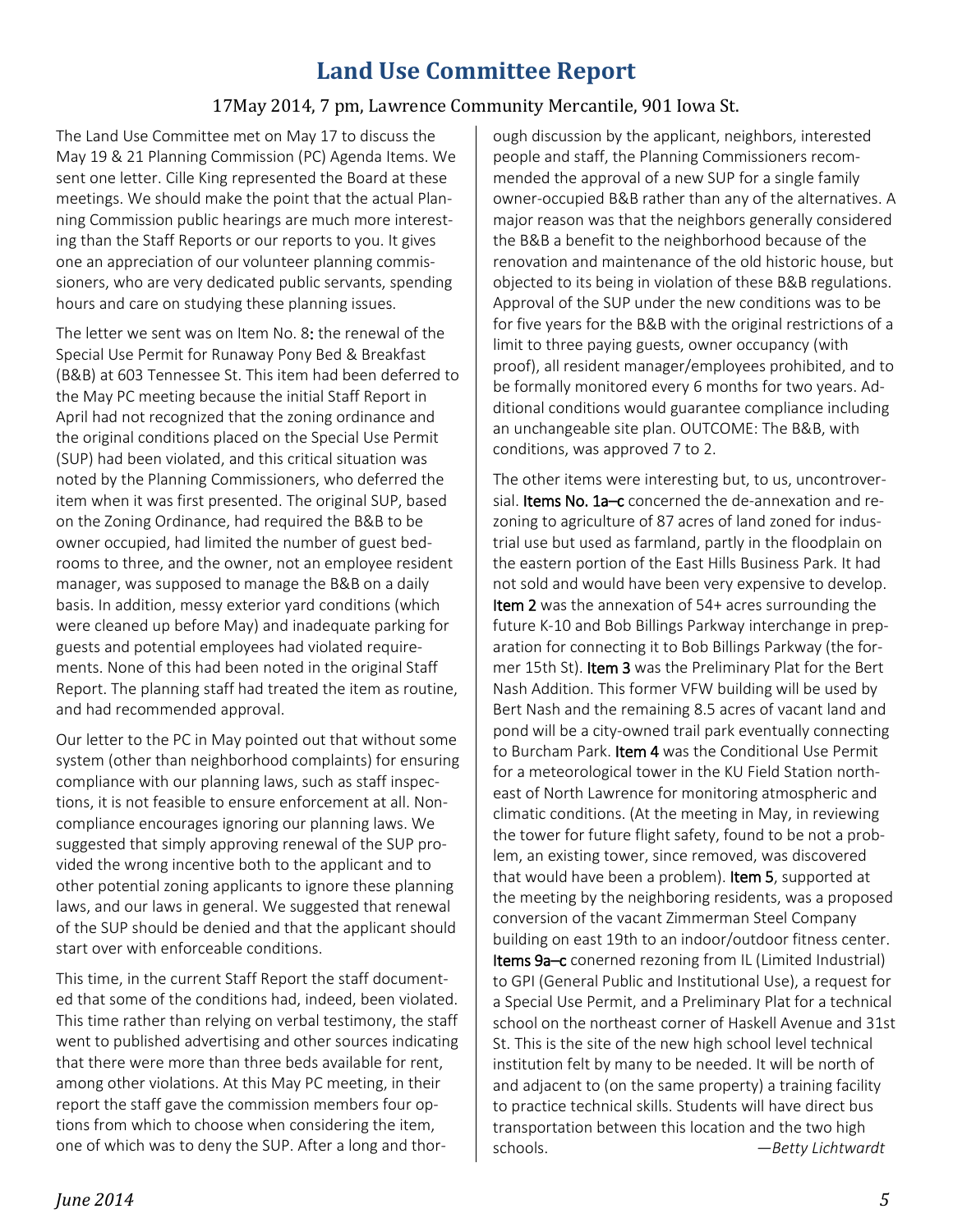### **Report [1] from the 51st LWVUS National Convention**

#### June 6–10, Dallas, Texas

The National Convention established the National program for the next two years through the mechanism of a plenary which was called to order by the National President and subsequently adjourned by the President four days later. During the five interim plenary sessions, those attending the convention elected the National Officers, Directors/Trustees, and Nominating Committee, passed a budget, addressed positions and much more including directions to the Board from the membership.

Having attended the 2012 National Convention in Washington, D.C., my goal at this convention was to participate in as many caucuses as time would permit. The presentations of caucuses were held at times when the



The Kansas delegation to the LWV National Convention at the Omni Hotel in Dallas.

plenary was in adjournment. Caucuses are designed to address many issues of interest to League members. I attended the following caucus sessions

- Restoring Voting Rights to Ex-Felons
- Implementing and Expanding a Poll Observer Program
- Your League at the United Nations
- Combating Climate Change: What your League can do
- For the Rights of All: Ending Jim Crow in Alaska
- Prison Gerrymandering A Problem in Your State?
- Redistricting Reform

I appreciate the opportunity to attend the National Convention as a Voting Delegate from the Lawrence–Douglas County League. *—James Dunn*

### *Save the Date for League Potluck and Candidate Meet-n-Greet!*

Save August 21 from 5–8 pm for a pot-luck outdoor event at the Centennial Park East Shelter House to meet as many candidates as we can. One main dish item will be provided along with optional dishes from attendees. A feature of the program is a "speed dating" round with several candidates at different tables. Prospective voters will move from one group to the next to interview as many of the prospective office holders as possible. All are welcome, so please bring a friend.

We need your help! Preparation includes set-up, publicity, food organization, candidate coordination. To volunteer your help, please contact Margaret Arnold at mjarnold[at]ku.edu, 785.842.9989 or 785.766.9646.



League members attended the Rally to expand Medicaid on the south steps of the Kansas Capitol, May 30. From left (signs read), Marilyn Roy (*People not politics!*), Margaret Arnold (*Health care matters!*), Carol Klinknett (*Expand Medicaid now!*), and Cille King (*Medicaid expansion: it just makes sense!*).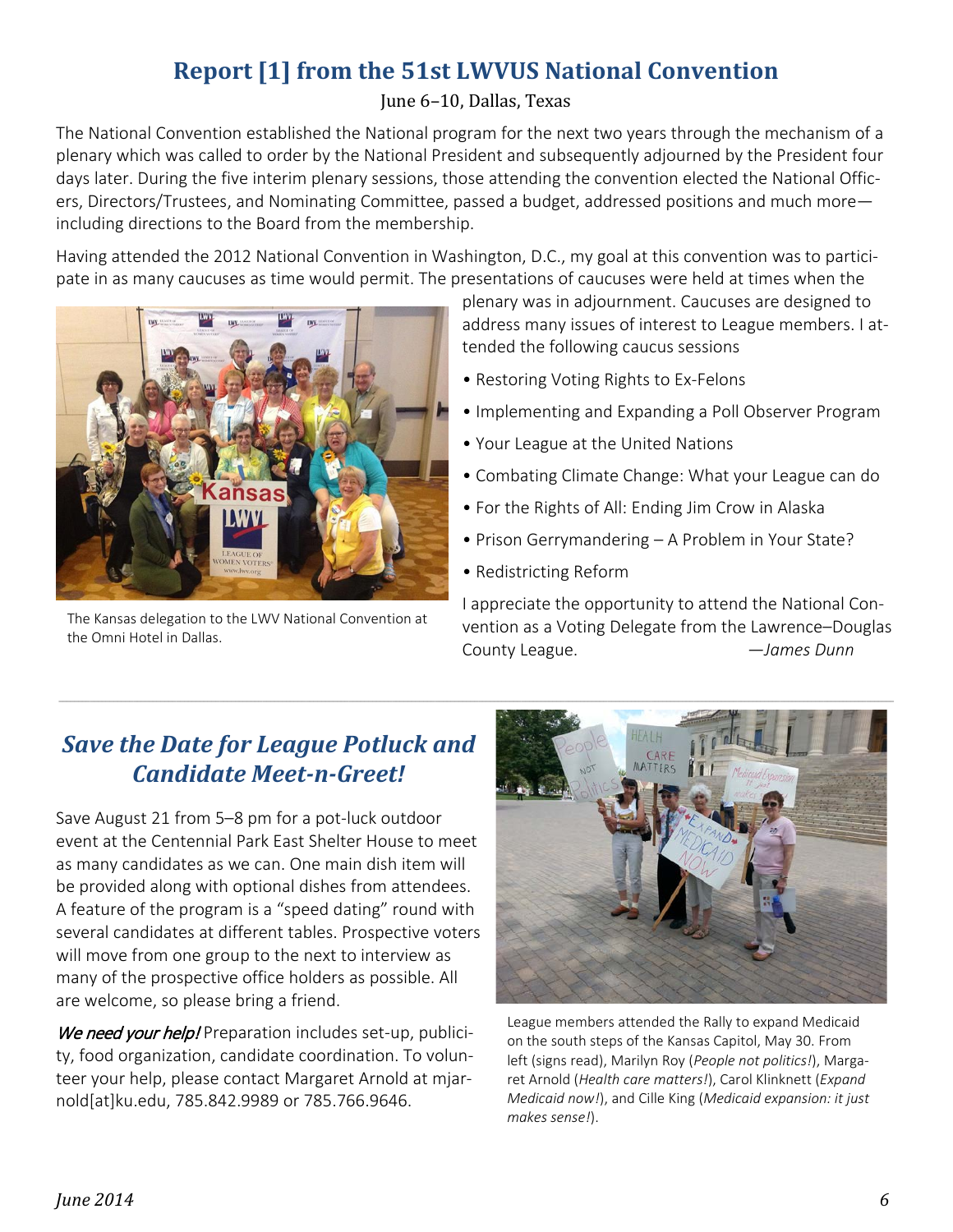### **Report [2] from the 51st LWVUS National Convention**

#### June 6–10, Dallas, Texas

The Convention was attended by approximately 700 attendees from 47 states, the District of Columbia and Puerto Rico. LWV L–DC voting delegates were Cille King, James Dunn, and Debra Duncan. Convention materials, including handouts and most speeches, are on the LWVUS website (http://www.lwv.org/memberresources/convention-2014). If you need hard copies, contact Debra at [herditb4\[at\]me.com](mailto:herditb4@me.com) or 785.749.0433.

Some issues of note during the convention. Deirdre Macnab from Florida was originally on the slate for the League Board of Directors but she declined that position and instead was nominated from the floor for LWVUS President. An election was held and Elisabeth MacNamara, the current President and choice of the nominating committee, won by a margin of over 200 votes.

LWVK made a caucus presentation based on a Kansas pilot program. The title was "Money Smarts: Lessons Learned from the Sustainability Pilot Program." The program focused on Kansas Leagues and their year-long efforts to examine and implement fundraising best practices at the local league level.

LWV Berkeley, California presented a proposal to adopt the "Kansas" position on a Living Wage, which advocates, in part, "Encourag[ing] establishment of a living wage policy by government and for-profit businesses that receive tax incentives and other public funds….". This position, which was adopted in Kansas in 2000, was not approved. The language was problematic. The word "Kansas" was left in the motion and a living wage defined as living without state or federal subsidies. The language was written before the advent of the ACA, which provides health care subsidies for a significant portion of the population. There was also confusion between the definitions of minimum wage and living wage. Berkeley used the Kansas position because Kansas was one of the few states that responded to their request on a Living Wage position.

Motions approved at Convention. [1] *Motion to adopt* a LWVUS Board-recommended concurrence with the LWV New Jersey Human Trafficking position as outlined on p. 35 of the Convention Booklet. [2] *Motion to adopt* a comprehensive three-part program combining study and review of key, specific structures of American democracy, consisting of: A study of the process of amending the U.S. Constitution; A review and update of the League position on campaign finance in light of forty years of change; and a review of the redistricting process for the U.S. Congress as outlined on p. 35 of the Convention Booklet. [3] *Motion to retain* all current LWVUS Positions in the areas of Representative Government, International Relations, Natural Resources, and Social Policy. [4–6] *Motions to approve the following resolutions:* [4] The LWVUS should support a price on carbon emissions that will increase in stages, as part of an overall program to improve energy efficiency and to replace fossil fuels with renewable energy, fast enough to avoid serious damage to the climate system. [5] Be it resolved, we, the representatives of local and state Leagues assembled at the 2014 LWVUS Convention, call upon the LWVUS Board to quickly appoint the committees to review our campaign finance position and to study the process of amending the Constitution, in order to arrive at a comprehensive national action program that will support the aspirations and content of our position and mobilize our members. We call upon those committees, as well as the newlyformed committee on redistricting, to move quickly, deliberately and collaboratively to produce results that will allow the League, unified and strong, to participate fully in local, state and national efforts to reclaim our democracy. [6] Be it resolved, we, the delegates to the 2014 Convention, call upon the LWVUS Board to: Strongly advocate for passage of legislation that restores voting rights in federal elections to citizens with felony convictions who have been released from prison or who have been paroled or placed on probation; Use the resources of LWVUS to provide support to Leagues who are working to repeal state felon disenfranchisement laws.

Convention delegates elected Officers: Elisabeth MacNamara, President, Toni Larson, Vice President, Karen Nicholson, Secretary, and Patricia Donath, Treasurer; LWV Board of Directors Peggy Appler, Chris Carson, Connie Ferguson, Rosalee Keech, Anita Loch, Anne Schink, Linda Wassenich, Barbara Zia; and Nominating Committee members Mary Fox, chair, Alice Giles, and Lee Luebbe. Finally, nine new Leagues were recognized, including LWV of Leavenworth, KS. —*Debra Duncan*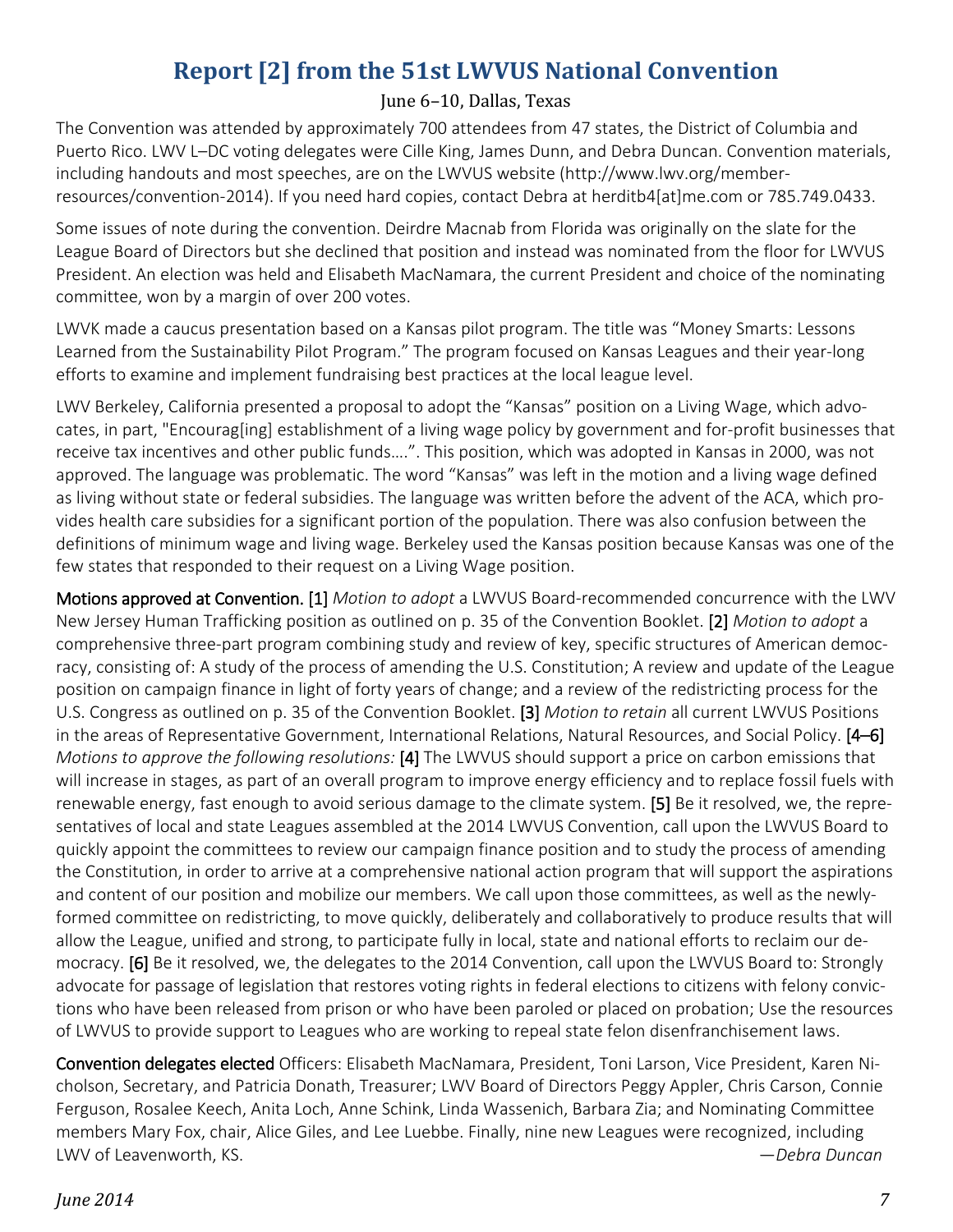### **Highlights of the May LWV L–DC Board Meeting**

8 May 2014, 7:16–9 pm, home of Marjorie Cole, 1804 Mississippi St

Present: Cille King (President), Marjorie Cole (Treas), Caleb Morse (Secr). Directors: Debra Duncan, James Dunn, Midge Grinstead, Marlene Merrill, Austin Turney. Absent: Carrie Lindsey (Vice Pres), Margaret Arnold, Caroljean Brune (excused). Guests: none. Treasurer's report. Marjorie reported that total income for Apr 2014 of \$1445 and expenses of \$6.52. Current balances as of Apr 30: Checking Acct = \$6336.43; Money Market = \$2,103.38; Stucky = \$5627.46; Judi $ciary = $381.63$ ; Education Fund (LWVEF) =  $$627.91$ . Calendar and announcements. Board will hold an orientation/retreat to set direction and priorities on (Sat) 21 June at Marjorie's house, 1-4 pm. Patrick Wilbur and Scott Criqui are co-chairs of the Voter Education Coalition, and will look into venues and events. There is a problem perhaps in the paucity of participating organizations. Appointments. These appointments were made: James and Carrie will fill the two seats on the 2014–2015 Nominating Committee reserved for board members ; Caleb will continue on in the role of webmaster; Melinda Henderson will continue on in the role of Facebook and Twitter master; Ruth Lichtwardt will continue as editor of the *Voter*; Margaret will continue as Membership Chair;

Midge will continue as Fundraising Chair; Debra will serve as our Official Printer; Cille will serve as the Board's representative on the Land Use Committee; Melissa Wick will serve as our Voter Services Chair (Mariorie and Marlene will work with her). Unfilled positions. Debra volunteered, to general acclaim, to serve as President-Elect. We still need a Co-President. Committee to Read the Minutes of Annual Meeting. This year's reading committee comprises Ruth Lichtwardt and Audrey Kamb-Studdard, but Caleb will send to Bob Duver, as well. (Bob was late to Annual Meeting, and replaced on the program by Ruth.) Directions to the board. We briefly reviewed directions offered to the Board during Annual Meeting. Neither required immediate action by the Board. Fund raising event. Midge has been calling around to restaurants to see which might just kick in 10% of day's takings (without having to announce them). Membership and Leadership Development. Ellen Miller is our new MLD liaison. Cille will invite Ellen to our retreat. Voting delegates to LWVUS Convention, Jun 6–10. LWV L-DC will reimburse Cille and Debra for the cost of attending as delegates, but we are allowed 3 delegates.  $-$ *Caleb Morse*

### **Do YOU need a reminder?**

We are still collecting dues for this 2014–15 League year. If you have not yet paid your dues this year, you will receive a "gentle reminder" in this month's mail, along with a renewal form. This is the same form that may be found on our website (LawrenceLeague.com) and as the last page of every copy of the Voter.

Dues were officially changed at our annual meeting, making them more affordable. Details are on each renewal form. The major portion of your dues goes for per-member-payments that support the vital activities of the League of Women Voters of Kansas and the League of Women Voters US. The rest goes to fund our educational activities: studies of issues, meetings open to the community to explore and learn, publishing and distributing information, and activities, such as registering voters, helping obtain essential documents.

When you send in your dues, please remember to complete the form, letting us know your particular interests and abilities. We are grateful to those of you who support us only with funds, but we value knowing how else you might be able to participate—researching issues, observing at public meetings, planning meetings, making phone calls, editing, contributing to social media, helping with mailings. What studies would you like to participate in? When you invest your skills and interests, League membership is especially rewarding. —*Marjorie Cole*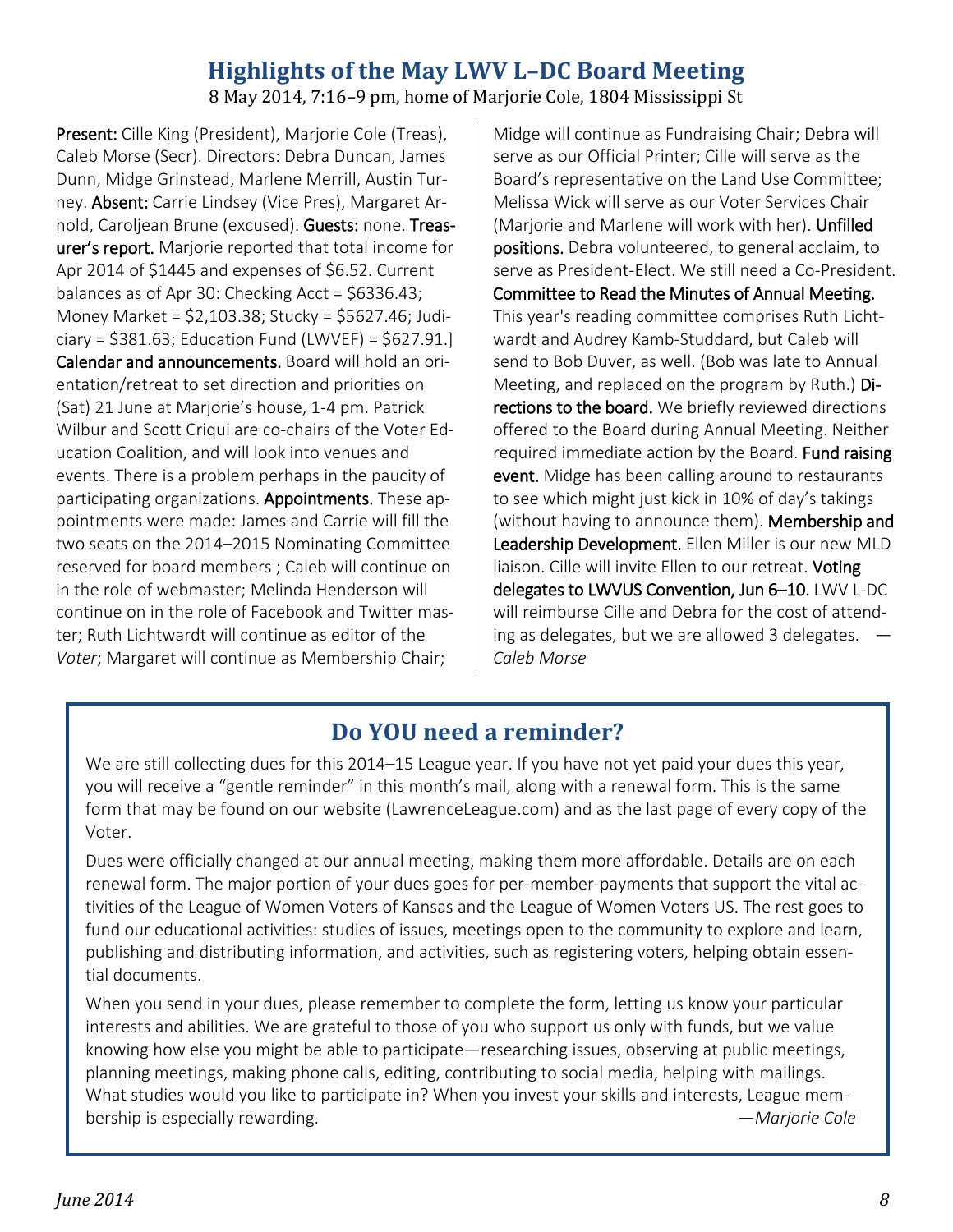

# **Make a Difference – Join/Support the League!**

|                                                                                                                                                                                                                                                                     | Complete form, enclose check made out to LWV L-DC, and mail to the address listed below.                                                                                                                                |
|---------------------------------------------------------------------------------------------------------------------------------------------------------------------------------------------------------------------------------------------------------------------|-------------------------------------------------------------------------------------------------------------------------------------------------------------------------------------------------------------------------|
|                                                                                                                                                                                                                                                                     | (Membership is open to anyone who will be eligible to vote in the next November election.<br>New or renewed memberships received now will expire March 31, 2015)                                                        |
|                                                                                                                                                                                                                                                                     |                                                                                                                                                                                                                         |
|                                                                                                                                                                                                                                                                     |                                                                                                                                                                                                                         |
|                                                                                                                                                                                                                                                                     | New Member. I heard about the League via (Facebook, Web Site, Friend, Other): _______________                                                                                                                           |
| Suggested voluntary membership assessment:*                                                                                                                                                                                                                         |                                                                                                                                                                                                                         |
| Approximate Household Income  Individual membership                                                                                                                                                                                                                 | Household membership                                                                                                                                                                                                    |
| Student**<br>$\begin{array}{c} \begin{array}{c} \begin{array}{c} \begin{array}{c} \end{array} \\ \end{array} \end{array} \end{array} \end{array} \end{array} \end{array} \begin{array}{c} \begin{array}{c} \begin{array}{c} \end{array} \\ \end{array} \end{array}$ | \$17<br>$\sim$ \$29                                                                                                                                                                                                     |
| Under \$25,000<br>$\frac{\sim}{\sim}$ \$20                                                                                                                                                                                                                          | $\frac{1}{2}$ \$35                                                                                                                                                                                                      |
| $\frac{1}{2}$ \$35<br>\$25,000 to \$50,000                                                                                                                                                                                                                          | $\frac{1}{2}$ \$55                                                                                                                                                                                                      |
| Over \$50,000<br>$\frac{1}{2}$ \$55                                                                                                                                                                                                                                 | $\frac{1}{2}$ \$85                                                                                                                                                                                                      |
| Sustaining member<br>$\frac{1}{2}$ \$100                                                                                                                                                                                                                            | \$150                                                                                                                                                                                                                   |
| Life member (of 50 years)                                                                                                                                                                                                                                           | \$0                                                                                                                                                                                                                     |
|                                                                                                                                                                                                                                                                     | * Our membership assessment supports the National and State Leagues at \$49/member (\$31 National and \$18 State).<br>** High school or postsecondary student enrolled at least part time in an accredited institution. |
|                                                                                                                                                                                                                                                                     |                                                                                                                                                                                                                         |
|                                                                                                                                                                                                                                                                     | I am not a member, but would like to support the League with my contribution as indicated below.                                                                                                                        |
|                                                                                                                                                                                                                                                                     | I have enclosed a contribution of \$ ________________ for the League General Fund.                                                                                                                                      |
|                                                                                                                                                                                                                                                                     |                                                                                                                                                                                                                         |
|                                                                                                                                                                                                                                                                     |                                                                                                                                                                                                                         |
|                                                                                                                                                                                                                                                                     | I have enclosed a contribution of \$ _______________ for the League Education Fund***<br>*** This contribution is tax-deductible. Write check to "LWV Education Fund."                                                  |
|                                                                                                                                                                                                                                                                     | <b>PLEASE PRINT</b>                                                                                                                                                                                                     |
|                                                                                                                                                                                                                                                                     |                                                                                                                                                                                                                         |
|                                                                                                                                                                                                                                                                     |                                                                                                                                                                                                                         |
|                                                                                                                                                                                                                                                                     |                                                                                                                                                                                                                         |
|                                                                                                                                                                                                                                                                     |                                                                                                                                                                                                                         |
|                                                                                                                                                                                                                                                                     |                                                                                                                                                                                                                         |
|                                                                                                                                                                                                                                                                     | As a League member or supporter, I would like to help support League activities by participating as follows:                                                                                                            |
| <b>General Membership Meetings:</b>                                                                                                                                                                                                                                 | Promotion of League to our Community:                                                                                                                                                                                   |
| ___ Set up and/or tear down                                                                                                                                                                                                                                         | __ Public speaking                                                                                                                                                                                                      |
| ___ Hospitality (provide coffee/tea/dessert)                                                                                                                                                                                                                        | ___ Represent League at community events                                                                                                                                                                                |
| __ Taking notes/writing up report of meeting                                                                                                                                                                                                                        | Observer corps (attend/report on government meetings)                                                                                                                                                                   |
| Membership:<br>Recruitment                                                                                                                                                                                                                                          | Help with research for League studies on issues                                                                                                                                                                         |
| Mentor/follow-up with new members                                                                                                                                                                                                                                   | Serve on the Board of Directors<br>I have the following skills:                                                                                                                                                         |
| Provide a ride to a fellow member                                                                                                                                                                                                                                   | _ Editing articles/reports                                                                                                                                                                                              |
| Phone members without internet access about                                                                                                                                                                                                                         | Database management                                                                                                                                                                                                     |
| special updates                                                                                                                                                                                                                                                     | Microsoft Word / Excel / Quickbooks                                                                                                                                                                                     |
| <b>Voter Services:</b>                                                                                                                                                                                                                                              | Website/Social Media design/management                                                                                                                                                                                  |
| Register voters<br>Help with voter education                                                                                                                                                                                                                        | My interests include:                                                                                                                                                                                                   |

#### **PO BOX 1072 • LAWRENCE KS 66044-1072**

President [at] lawrenceleague.com • www.lawrenceleague.com www.facebook.com/lwvldc • [www.twitter.com/lwvldc](http://www.twitter.com/lwvldc)